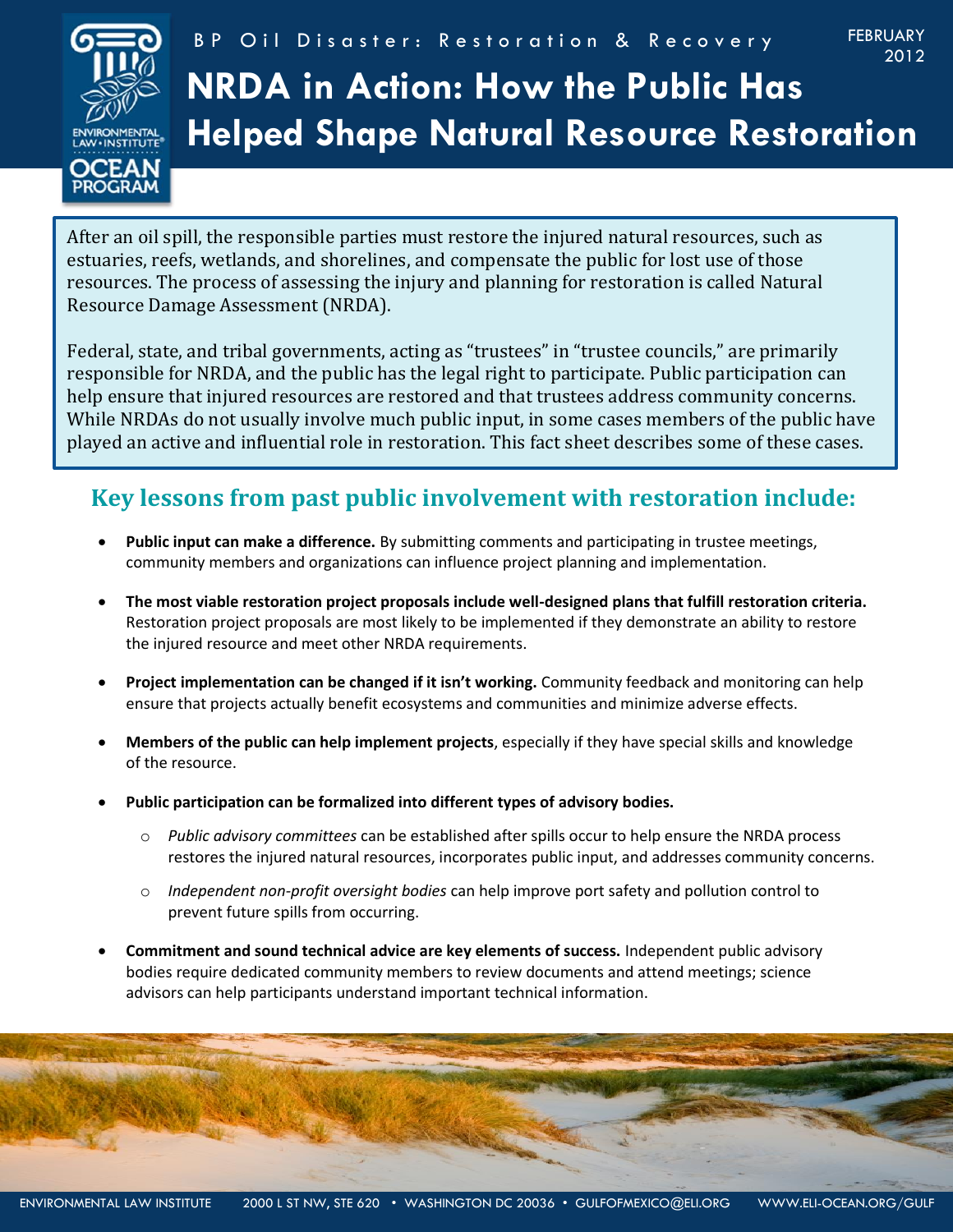## **North Cape Spill, Block Island Sound, Rhode Island**

*Lobstermen shape restoration priorities and improve project implementation; citizen groups help design and implement shellfish restoration.*

#### **The oil spill killed millions of lobsters, fish and shellfish**

The 1996 North Cape spill in Rhode Island released over 828,000 gallons of home heating oil into the Block Island Sound and coastal salt ponds. Thousands of seabirds died, along with millions of lobsters, fish, and shellfish, resulting in the closure of 250 square miles of fishing grounds for over six months.

#### **Fishermen helped shape NRDA priorities**

As the trustees (the National Oceanic and Atmospheric Administration (NOAA), the U.S. Fish and Wildlife Service, and the State of Rhode Island) implemented NRDA, lobstermen and shellfishermen shared their ideas and concerns. Individuals and fishermen association representatives attended meetings and submitted written and oral comments on the restoration plans. The trustees held targeted meetings with the state lobstermen's association and incorporated some of the association's comments into the restoration plan. The settlement agreement reached with parties responsible for the spill required the companies to pay for and/or implement lobster, shellfish, and salt pond restoration projects.

#### **Lobstermen improved lobster restoration**

Lobstermen helped ensure that the restoration projects were implemented effectively and with minimal adverse impact to their harvest practices. Under the initial plan, the responsible parties were required to release 1.248 million legal size female lobsters into Rhode Island and southeastern Massachusetts coastal waters. To protect them, handlers marked their fins with a "v-notch," and regulators prohibited their capture. Unfortunately, the first release of 300,000 lobsters under this plan flooded lobster grounds with uncatchable lobsters. Lobstermen spoke up at meetings and expressed their concerns about decreased catch.

Based on lobstermen input, the trustees and responsible parties revised the plan. Instead of introducing v-notched lobsters from an outside fishing area, the responsible parties reimbursed local lobstermen for catching, v-notching, and releasing

local lobsters. Lobstermen collected money for each notch they turned in, and onboard observers recorded the release. In addition, lobstermen participated in a tag-recapture program to monitor the movements and egg production of the v-notched lobsters. Using data from this program, a University of Massachusetts research team determined that the restoration effort successfully met its lobster repopulation goals.



**Citizens groups and volunteers helped restore habitat** To restore coastal salt ponds that were injured by the spill, the trustees worked with a citizens group to design and implement a shellfish restoration project. Over 300 volunteers helped with shellfish restoration by making shell bags, recording data, and seeding shellfish. In all, over 5 million oysters, 2 million scallops, and 700,000 quahogs were seeded as part of restoration efforts.

## **Chalk Point Spill, Patuxent River, Maryland**

*Citizens advisory committee proposes and re-views recreational and conservation projects, and educates the public about restoration requirements.*

#### **The Chalk Point spill injured wildlife and impeded recreation**

In 2000, a ruptured oil pipeline running to the Chalk Point electricity generating facility in Maryland (then owned by Potomac Electric Power Company) released over 3,300 barrels of oil into a tributary of the Patuxent River. Oil spread across 40 miles of creeks and shorelines, impacting nearly 100 acres of wetlands and beaches, and killing hundreds of birds, turtles, and muskrats, as well as thousands of fish and shellfish. For several months, boating, fishing, and kayaking were prohibited or highly restricted in the river.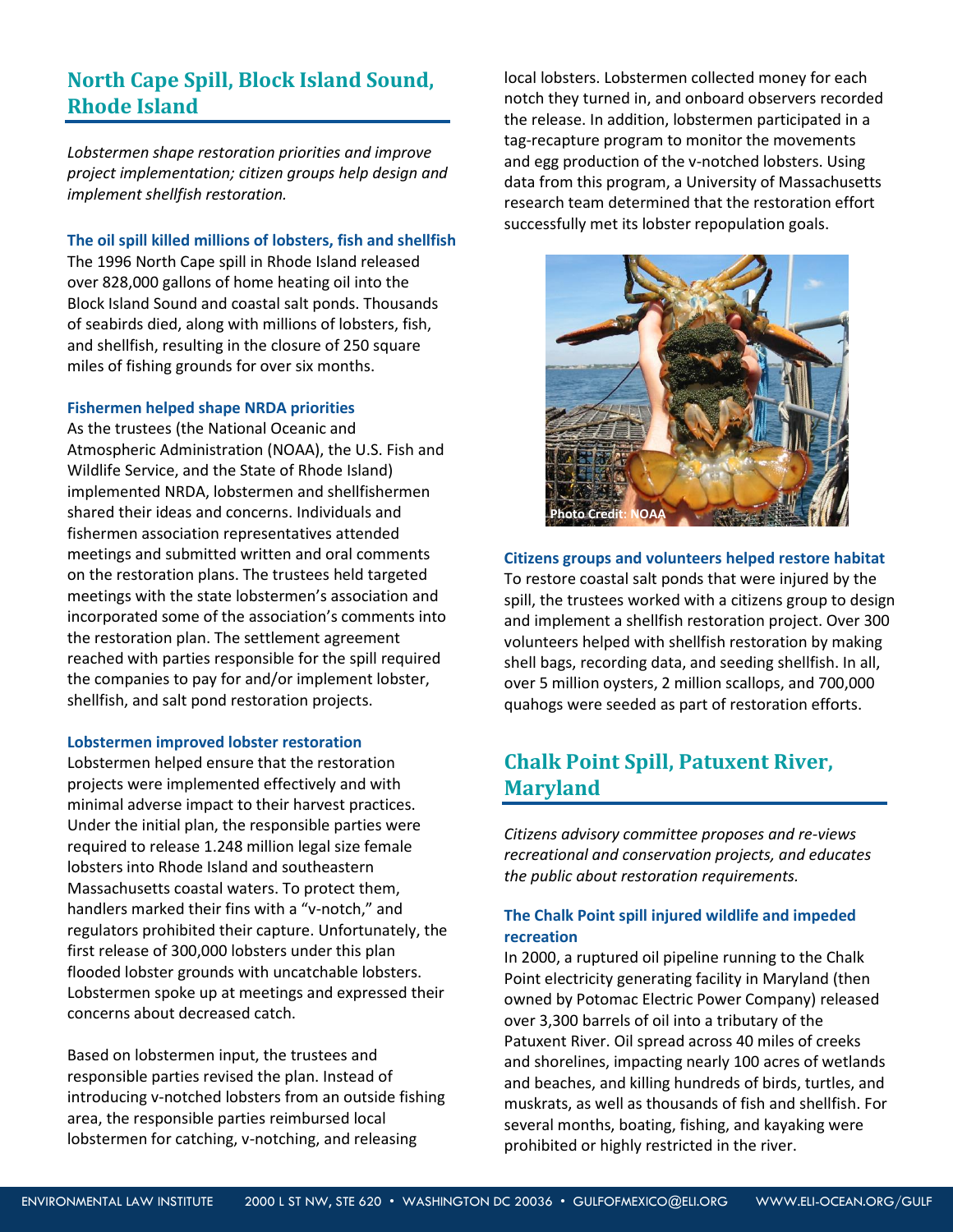#### **A Citizens Advisory Committee provided input for the restoration of natural resources and recreational uses**

Several months after the spill, Maryland's governor established the Patuxent River Oil Spill Citizens Advisory Committee (CAC) to assist the NRDA trustees (NOAA, U.S. Fish and Wildlife Service, and the Maryland Department of Environment and Department of Natural Resources) throughout damage assessment and restoration, and to educate the public about the NRDA process.

Led by a former state senator, the CAC was made up of representatives from oystermen and crabber groups, local communities, environmental groups, the scientific community, local businesses, and local and state government. A representative from the Maryland Department of Natural Resources served as liaison between the CAC and the trustees, updating the CAC regularly on the trustees' progress and ensuring the trustees considered and responded to the CAC's concerns.

**The Citizens Advisory Committee accomplished several things,** including:

- **Suggesting independent scientists** to review the injury assessment studies.
- **Submitting ideas for restoration projects.** Some CAC members submitted project proposals that were eventually implemented. For example, some groups proposed expanding well-designed oyster restoration initiatives already underway in the region.
- **Reviewing projects** proposed in the draft restoration plans. Although the CAC did not have an official vote on the Trustee Council, the Council considered CAC recommendations in its final restoration project selections, and answered CAC questions about proposed projects. For example, although a ruddy duck habitat protection project was not popular with some CAC members because the protected habitat was not within Maryland, trustees addressed CAC concerns and explained how it met NRD requirements for restoring overall habitat of the harmed species.
- **Visiting project sites** to review and comment on site selection and project implementation.

#### **Recreational projects for lost human use were an important form of restoration for some community members**

Because the spill directly prevented use of the Patuxent River, recreational improvement projects were also part of NRD restoration. The trustees improved parks and boat ramps to enable access and use. These projects were particularly important for the boaters and kayakers who could not use the river as a result of the spill.

## **Exxon Valdez Spill, Prince William Sound, Alaska**

*Citizens organizations keep restoration on track and help prevent future pollution.*

#### **The Alaska spill injured fishing grounds and pristine coastal habitats**

In 1989, the Exxon Valdez tanker spilled over 250,000 barrels of oil into Prince William Sound, Alaska. The oil covered thousands of square miles of ocean and over 1,300 miles of shoreline. Hundreds of thousands of birds and mammals were killed. Salmon, herring, shrimp, rockfish, sablefish, and crab fisheries were closed for several months. The shrimp and salmon fisheries remained closed through 1990, and the Prince William Sound herring fishery, still officially listed as "not recovering," has been closed since 1999. Many communities that depended on fishing suffered economic hardship.